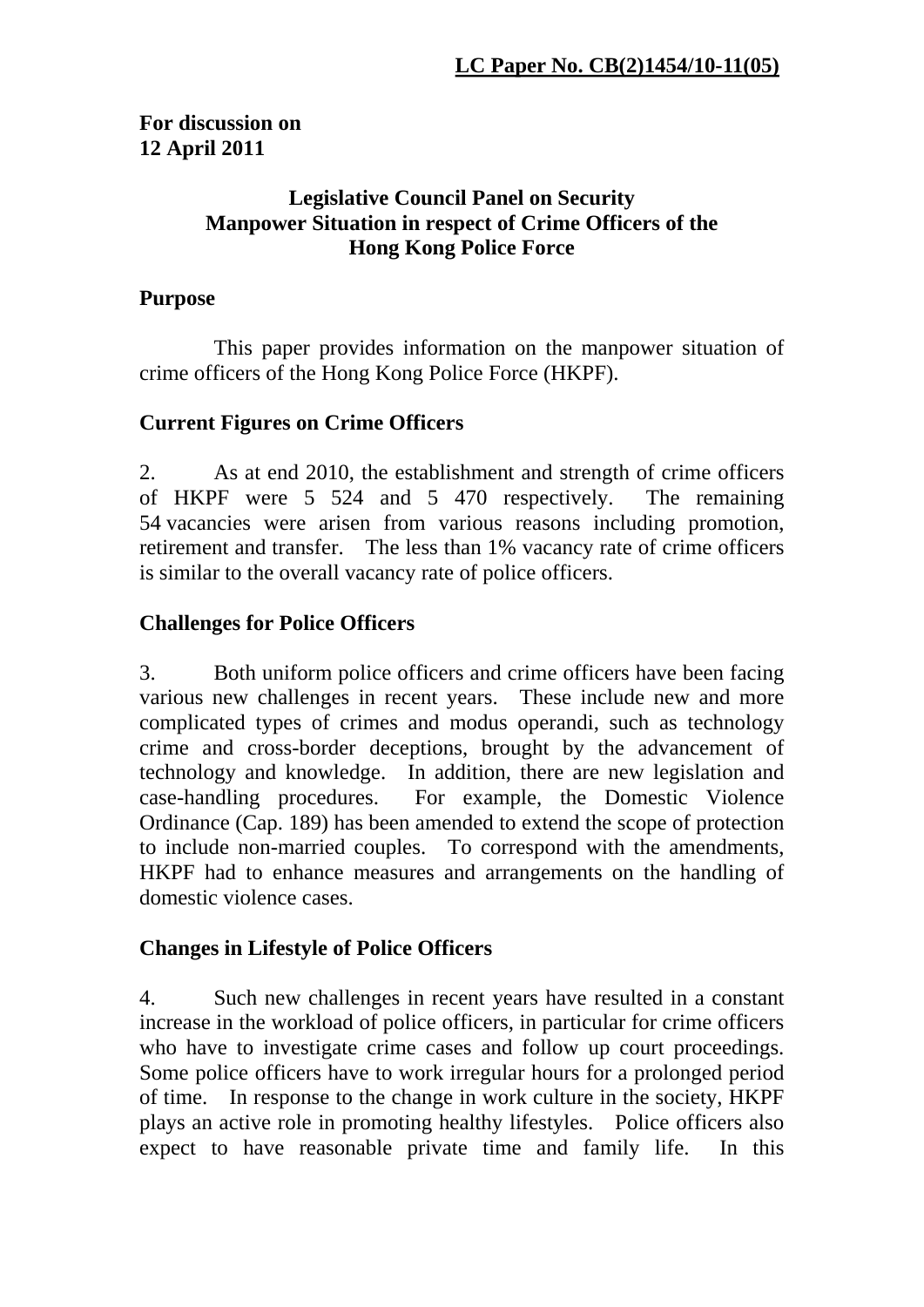connection, HKPF's management has continued to review and explore feasible ways to improve the work condition of crime officers.

# **Review of Criminal Investigation Units**

5. HKPF all along works out the staff establishment of various criminal investigation units in accordance with their work demand. It also examines and reviews the establishment of these units having regard to changes in the work situation and demand. Such studies and reviews are on-going exercises that aim to keep in line with the development of HKPF and changes in the society. The last study on the workload and personnel distribution of the criminal investigation teams in various police districts was completed in 2010.

6. Moreover, HKPF established a study team chaired by an officer at the rank of Assistant Commissioner of Police in June 2010 to expedite the study on improving the work environment of crime officers in police districts. The study covers an extensive review of such areas as working hours, rest days, welfare and training. It also examines ways to provide support to crime officers so as to reduce their workload and to make criminal investigation work more effective and attractive.

7. To this end, HKPF has, taking into account the findings of the above review, re-distributed the manpower ratio of crime officers in the light of changes in workload of some police districts. HKPF will also adopt measures to solve the problem, including implementation of the system of "Criminal Investigation Unit" (see paragraph 8 below), offering more opportunities for upward mobility to crime officers and dealing with the problem of working overtime.

## *"Criminal Investigation Unit" System*

8. In order to improve the persistent situation of working overtime of crime officers, HKPF has implemented a new system of "Criminal Investigation Unit" in all police districts since April 2011. There are a total of eight Criminal Investigation Teams working on four shifts in each police district. There are two teams on each shift, one works on new cases and the other continues with old cases. The two teams are complementary to each other.